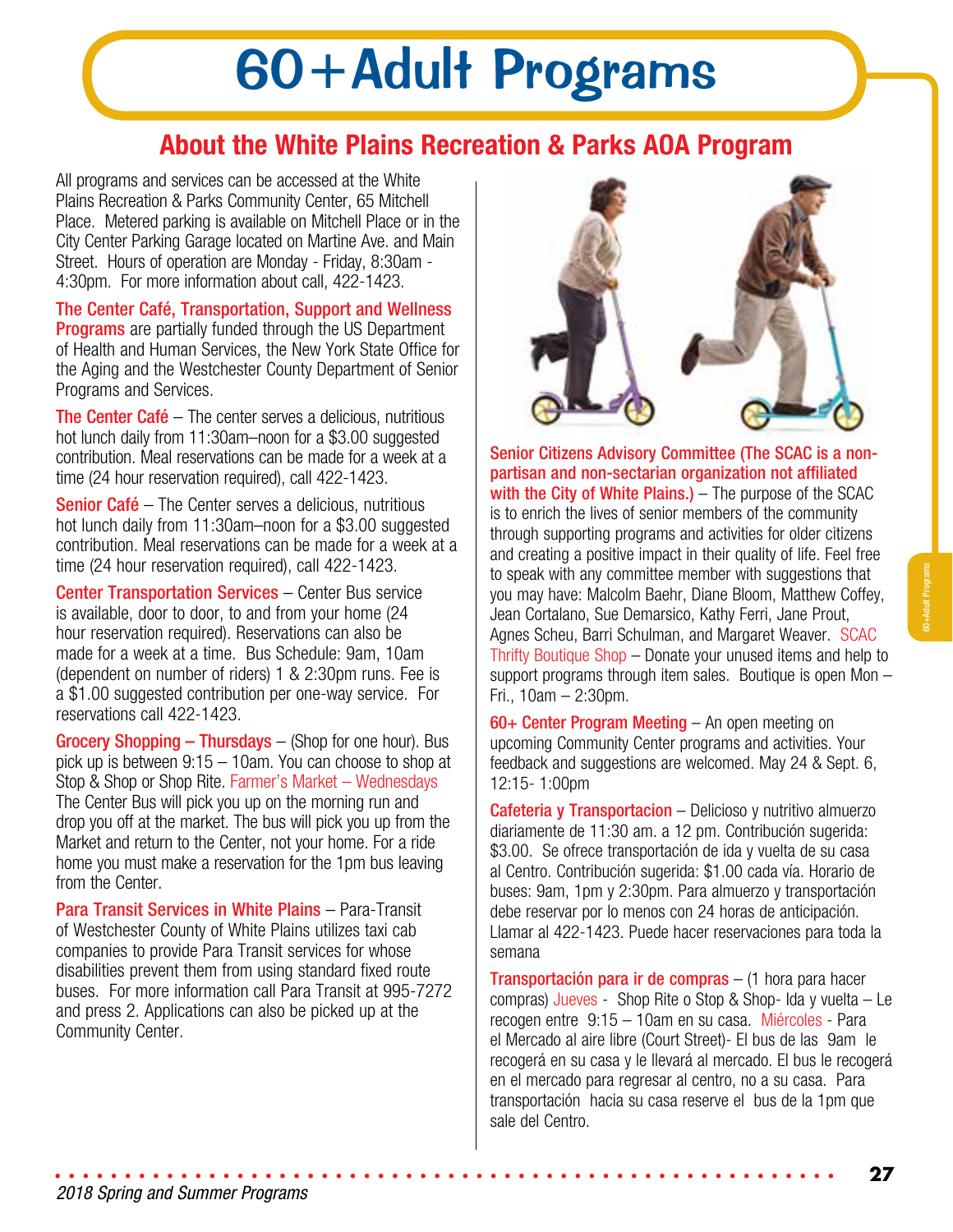# 60+Adult Programs

# **(Programs are held at the White Plains Recreation & Parks Community Center)**

# **Aging & Life Transitions**

Join in this open discussion group where you will explore and share experiences related to the process of aging.

 $Day/Time$  Tuesday,  $12:15 - 1$ pm

**Date April 3, 17, May 1, 15, 29, June 12, 26** July 10, 24, August 7, 21, Sept. 4, 18

## **Bingo!**

**Day/Time** Thursday 1– 2:30pm Fee 50¢ a card, Registration required

### **Bingo Bonanza Night**

Join us for a pizza dinner and a fun game of Bingo.

Day/Time Wednesdays, 5 - 7:30 pm April 11 & August 1 **Fee**  $$4$  for 1 slice, \$6 for 2 slices, (pepperoni - add 50 cents per slice). Salad, drink, and dessert are included. Community Center bus transportation provided to

and from your home.



# **Center Café Birthday Celebrations**

Join us with food and live entertainment as we celebrate birthdays. Birthday participants will receive a Center Café lunch on the house.

Day/Time Fridays, 11:30am - 1pm Date Fridays, 11:30am - 1pm April 6 Spring Birthdays (April-June) Aug. 31 Summer Birthdays (July–Sept) Fee  $$3$  Suggested contribution



### **Center Café Special Events**

**28**

Join us for a delicious theme luncheon with live entertainment and raffles. Fridays \$3 suggested contribution required.

|         | ramoo, maayo wo oaggootoa oommoduon roqanoa. |
|---------|----------------------------------------------|
| May 11  | Mother's Day Celebration, 11:30am - 1:30pm   |
|         | (Pre-payment Required)                       |
| June 8  | Gardella Park BBQ, 10:30am - 1:30pm          |
|         | (Pre-payment Required.)                      |
| June 15 | Father's Day Celebration - 11:30am - 1pm     |
|         | (Pay at the door)                            |
| Sept. 7 | Gardella Park BBQ, 10:30am - 1:30 pm         |
|         | (Pre-payment Required.)                      |
|         |                                              |

### **Dine Around Club**

Join us on the last Tuesday of every month for dinner out in White Plains with friends. Restaurants will be determined monthly. Cost on your own. Please register at the front desk or call 422-1423



### **Friday Movies and Popcorn**

Join us on Fridays, 12:30pm, for a movie and warm roasted popcorn. No registration necessary. Movies will be determined weekly. To find out the movie selection call 422-1423.



### **Grupo Social Hispano**

Únase a este grupo social y comparta las similitudes y diferencias de su cultura con otras personas de habla hispana. (Join this social group and share your culture.)

| Dia/Hora |  |
|----------|--|
| Day/Time |  |
| Costo    |  |
| Fee      |  |

Miércoles, 12:30-2:30pm, Todo el año Wednesday, 12:30 - 2:30pm, ongoing Gratis, Registración no es necesaria. Free, No registration required.